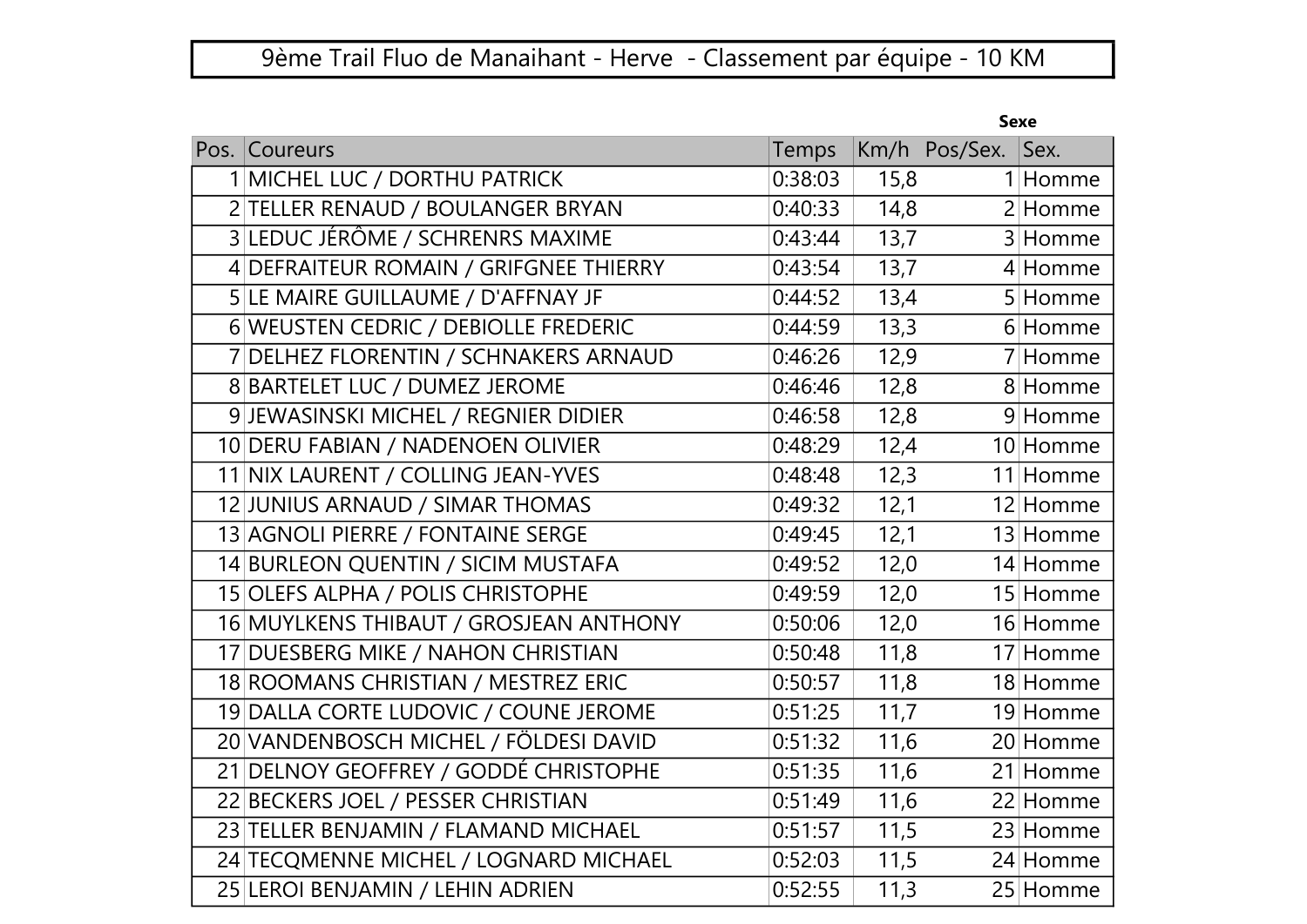|      |                                             |         |      | <b>Sexe</b> |           |  |
|------|---------------------------------------------|---------|------|-------------|-----------|--|
| Pos. | <b>Coureurs</b>                             | Temps   | Km/h | Pos/Sex.    | Sex.      |  |
|      | 26 PLUNUS OCÉANE / LIBERMÉ MARTIN           | 0:53:10 | 11,3 |             | 1 Mixte   |  |
|      | 27 LENNARTZ CÉDRIC / FEY PHILIPPE           | 0:53:21 | 11,2 |             | 26 Homme  |  |
|      | 28 DEBATY JULIE / PHILIPPE AUDREY           | 0:53:34 | 11,2 |             | 1 Femme   |  |
|      | 29 SARLET JULIE / CHEBIL RAMI               | 0:53:56 | 11,1 |             | 2 Mixte   |  |
|      | 30 BOULANGER AURELIEN / DECKERS SYLVAIN     | 0:54:12 | 11,1 |             | 27 Homme  |  |
|      | 31 CHARLIER HUGO / BOTTE HUGO               | 0:54:19 | 11,0 |             | 28 Homme  |  |
|      | 32 DOUCET MICHAEL / GERON SEBASTIEN         | 0:54:33 | 11,0 |             | 29 Homme  |  |
|      | 33 FOGUENNE ALAIN / FOGUENNE MARIE-FRANCE   | 0:54:38 | 11,0 |             | 3 Mixte   |  |
|      | 34 MULIERO ENRICO / LEGROS FRANCIS          | 0:54:44 | 11,0 |             | 30 Homme  |  |
|      | 35 LEUPE JEAN-LOUIS / CRANSVELD CHRISTIANE  | 0:54:50 | 10,9 |             | $4$ Mixte |  |
|      | 36 DEMANDT PIETER / DAUBY ELISABETH         | 0:55:09 | 10,9 |             | 5 Mixte   |  |
|      | 37 FETTWEIS GAELLE / TELLER ALICIA          | 0:55:32 | 10,8 |             | 2 Femme   |  |
|      | 38 TIMMERMANN AURÉLIE / PIROSON CHRISTIAN   | 0:55:39 | 10,8 |             | 6 Mixte   |  |
|      | 39 SCHYNS DAVID / SCHYNS EGIDE              | 0:56:26 | 10,6 |             | 31 Homme  |  |
|      | 40 CHANTEUX JONATHAN / FASSIN JEAN-PHILIPPE | 0:56:27 | 10,6 |             | 32 Homme  |  |
|      | 41 COLIN JEAN-LOUIS / SIMONS JOSIANE        | 0:56:36 | 10,6 |             | 7 Mixte   |  |
|      | 42 ADRIEN TONY / SCHONBRODT ALAIN           | 0:56:38 | 10,6 |             | 33 Homme  |  |
|      | 43 DELWAIDE ANNE / MARÉCHAL BERNADETTE      | 0:56:53 | 10,5 |             | 3 Femme   |  |
|      | 44 MEHSSATON FATIMA / GREGOIRE VALENTIN     | 0:57:33 | 10,4 |             | 8 Mixte   |  |
|      | 45 SCHOLZEN JOANNIE / BROUWIER DAMIEN       | 0:57:56 | 10,4 |             | 9 Mixte   |  |
|      | 46 BELLEFLAMME ANNE / BELLEN ROLAND         | 0:58:04 | 10,3 |             | 10 Mixte  |  |
|      | 47 JAEGERS MARC / LAMBERT CHRISTOPHE        | 0:58:07 | 10,3 |             | 34 Homme  |  |
|      | 48 BARTHOLOMEUS NICOLAS / CAMUS BERTRAND    | 0:58:14 | 10,3 |             | 35 Homme  |  |
|      | 49 DENOISIEUX CHRISTIAN / COBBEN SYLVAIN    | 0:59:23 | 10,1 |             | 36 Homme  |  |
|      | 50 BULTOT OLIVIER / LHOEST PATRICK          | 0:59:26 | 10,1 |             | 37 Homme  |  |
|      | 51 WINTGENS SOPHIE / DEFOURNY CAROLINE      | 0:59:46 | 10,0 |             | 4 Femme   |  |
|      | 52 BOUCHE PIERRE / STOLLENBERG JORDI        | 1:01:07 | 9,8  |             | 38 Homme  |  |
|      | 53 LONNEUX DAMIEN / VERCAMMEN MICHEL        | 1:01:10 | 9,8  |             | 39 Homme  |  |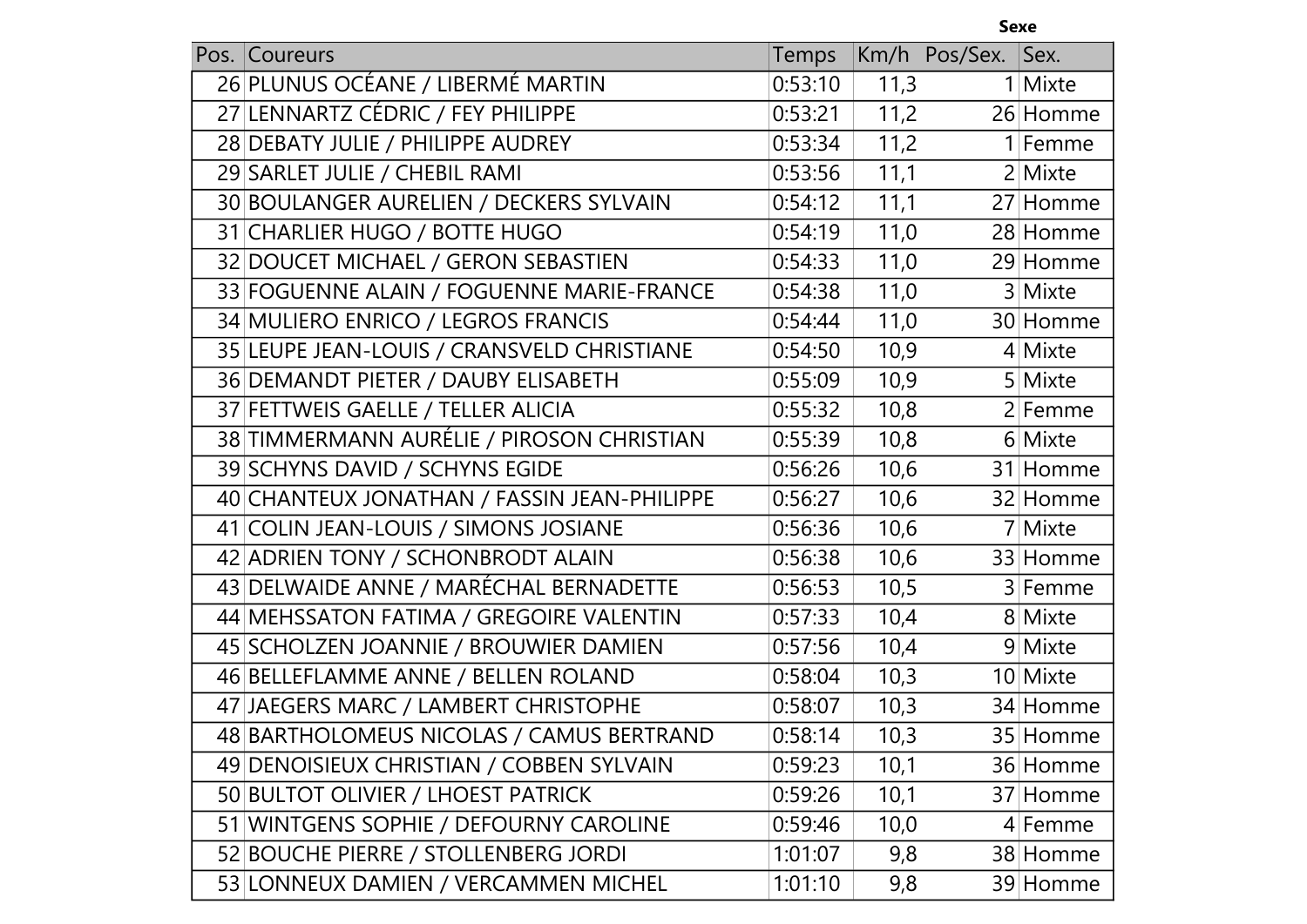|      |                                                        |         |      | <b>Sexe</b> |          |
|------|--------------------------------------------------------|---------|------|-------------|----------|
| Pos. | Coureurs                                               | Temps   | Km/h | Pos/Sex.    | Sex.     |
|      | 54 DEGUELDRE JEAN LOUIS / ROUFOSSE UGO                 | 1:01:32 | 9,7  |             | 40 Homme |
|      | 55 SIMONIS SUZANNE / POLIS LUCIENNE                    | 1:01:38 | 9,7  |             | 5 Femme  |
|      | 56 DUBLET SERGE / ABAD LAMAS PATRICIA                  | 1:02:21 | 9,6  |             | 11 Mixte |
|      | 57 BOGAR TONY / VINCENT DOMINIQUE                      | 1:03:09 | 9,5  |             | 12 Mixte |
|      | 58 NOIRFALISE CÉCILE / WATAR FRANCIS                   | 1:03:20 | 9,5  |             | 13 Mixte |
|      | 59 SCHNACKERS GUILLAUME / SCHNACKERS GREGOIRE          | 1:03:27 | 9,5  |             | 41 Homme |
|      | 60 POSSER MIKE / PUGLIESE CELINA                       | 1:03:34 | 9,4  |             | 14 Mixte |
|      | 61 BOLSSENS CHRISTOPHE / TASQUIN YANNICK               | 1:03:38 | 9,4  |             | 42 Homme |
|      | 62 BOSCO CATHY / LAOUREUX QUENTIN                      | 1:03:47 | 9,4  |             | 15 Mixte |
|      | 63 DEMOULIN VANESSA / HENNES DAMIEN                    | 1:04:22 | 9,3  |             | 16 Mixte |
|      | 64 GRANDJEAN MORGAN / GRANDJEAN JEAN LOUIS             | 1:05:57 | 9,1  |             | 43 Homme |
|      | 65 HEKLINGER SYLVAIN / PETERS GENE                     | 1:06:18 | 9,0  |             | 17 Mixte |
|      | 66 LAMBERT HENRI / BRAGARD BENOIT                      | 1:06:55 | 9,0  |             | 44 Homme |
|      | 67 BECKERS ANNE FRANCOISE / HOCHSTENBACH SABIN 1:07:01 |         | 9,0  |             | 6 Femme  |
|      | 68 CONSTANT JUSTINE / CONSTANT LOUISA                  | 1:08:32 | 8,8  |             | 7 Femme  |
|      | 69 WEBER GERTY / BASTIN PAUL                           | 1:08:54 | 8,7  |             | 18 Mixte |
|      | 70 GODART AUDREY / CARDOLS MARIE PIERRE                | 1:10:32 | 8,5  |             | 8 Femme  |
|      | 71 GERON CAROLINE / NEYKEN VINCENT                     | 1:10:33 | 8,5  |             | 19 Mixte |
|      | 72 BOSCO VALÉRIE / FRISÉE MARIETTE                     | 1:10:35 | 8,5  |             | 9 Femme  |
|      | 73 XHONNEUX OLIVER / DELFOLIE NATHALIE                 | 1:10:38 | 8,5  |             | 20 Mixte |
|      | 74 OUTMANNS VIRGINIE / WISLEZ SÉVERINE                 | 1:10:41 | 8,5  |             | 10 Femme |
|      | 75 LECHANTEUR ERIC / NOKIN MARTINE                     | 1:10:44 | 8,5  |             | 21 Mixte |
|      | 76 MERCENIER JEAN-LUC / JENNES PATRICK                 | 1:10:48 | 8,5  |             | 45 Homme |
|      | 77 MATAGNE SANDRA / GIACOMAZZI CLAUDIA                 | 1:14:17 | 8,1  |             | 11 Femme |
|      | 78 HAAS GENEVIEVE / NOIRFALISE SABINE                  | 1:16:08 | 7,9  |             | 12 Femme |
|      | 79 HOULMONT MATHILDE / LOVINFOSSE LUCIE                | 1:22:26 | 7,3  |             | 13 Femme |
|      | <b>80 RUWET NICOLAS</b>                                | 0:45:02 | 13,3 |             |          |
|      | 81 COLLIN CEDRIC                                       | 0:45:04 | 13,3 |             |          |